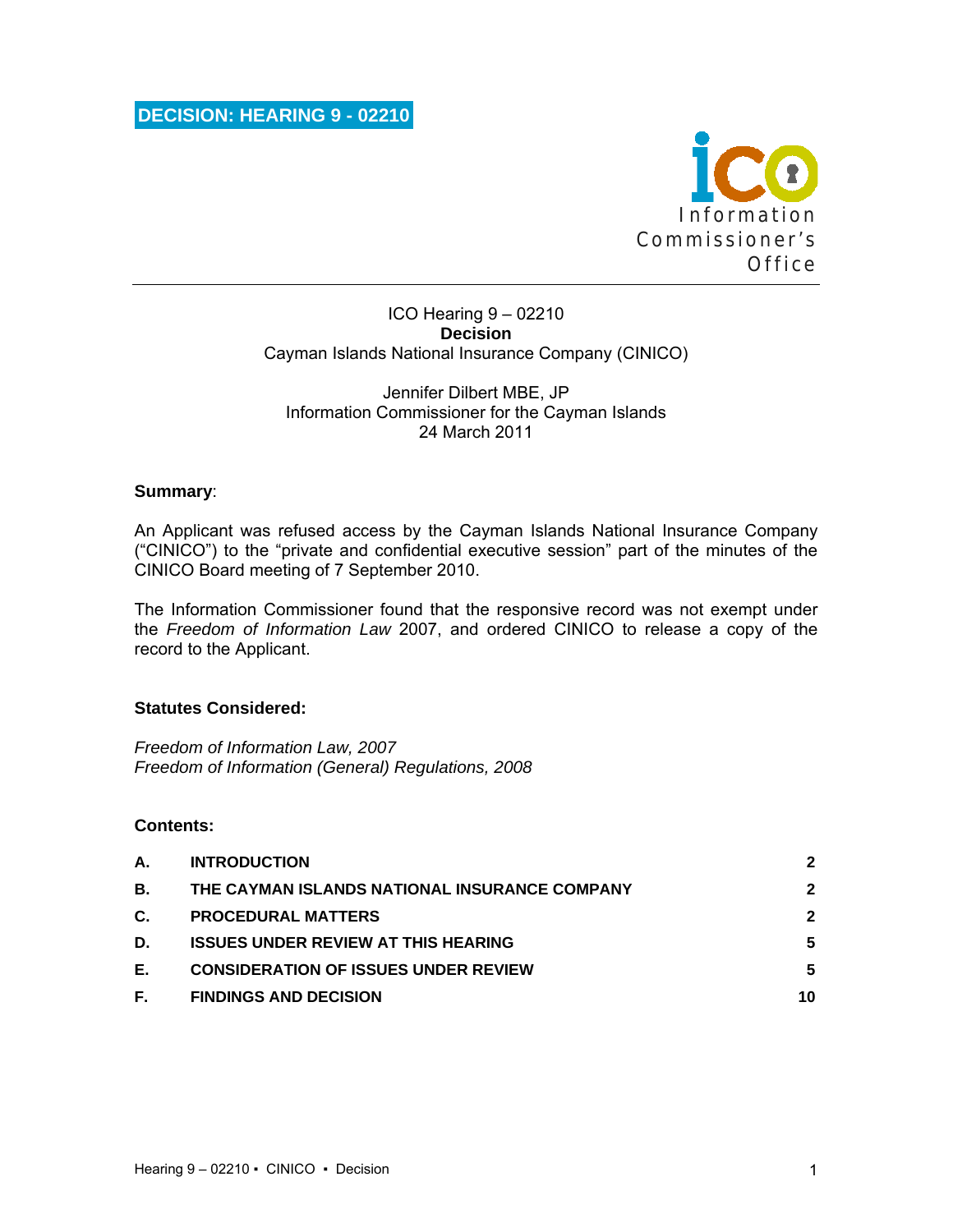# **A. INTRODUCTION**

- [1] On 26 September 2010 the Applicant made a request to CINICO for "a copy of the minutes of the Board of CINICO held on the  $7<sup>th</sup>$  of September 2010 including the "Private" and confidential Executive session" part of the minutes."
- [2] On 27 October 2010 the IM responded to the Applicant withholding the requested record in part, pursuant to section 12(1) of the *Freedom of Information Law, 2007* ("FOI Law"), claiming the exemption in section  $20(1)(b)$ . The IM provided a redacted version of the requested record to the Applicant, and informed the Applicant that an Internal Review of the initial decision could be sought from the "CINICO Chief Officer (Carole Appleyard)" who at the time was the Acting Principal Officer of CINICO.
- [3] On 28 October 2010 the Applicant applied for an Internal Review. However, for procedural reasons further explained below, an Internal Review should not have been pursued, and the Applicant should have been advised that any appeal should be directed to the Information Commissioner. Both parties were informed of this fact, and on 23 November 2010 the Applicant made an appeal to the Information Commissioner.
- [4] In accordance with the procedures of the ICO an attempt was made to resolve the matter through mediation. The issues were not resolved, and the matter proceeded to a formal hearing before me.

## **B. THE CAYMAN ISLANDS NATIONAL INSURANCE COMPANY**

- [5] The Cayman Islands National Insurance Company is a government-owned, "Class A" insurance company formed to provide health insurance coverage to civil servants (employees and pensioners) and other residents of the Cayman Islands who historically have had difficulty obtaining coverage through their employer or the private insurance market.
- [6] As a government company CINICO has a Board of Directors which is appointed by the Governor in Cabinet.

### **C. PROCEDURAL MATTERS**

[7] There are three procedural matters that need to be addressed in this Decision, respectively relating to the exemption applied by CINICO, the Internal Review process, and the late mentioning of exemptions in the CINICO submission.

### **Conditions for raising the exemption in section 20(1)(b):**

- [8] In their initial decision letter of 27 October 2010, CINICO's Information Manager ("IM") withheld part of the requested record on the basis of the exemption in section 20(1)(b) of the FOI Law, as is allowed under section 12(1). During the investigation of the matter, the ICO established that the IM was acting under the direction of the Chairman of the Board of Directors in this matter.
- [9] Section 20(1)(b) provides that: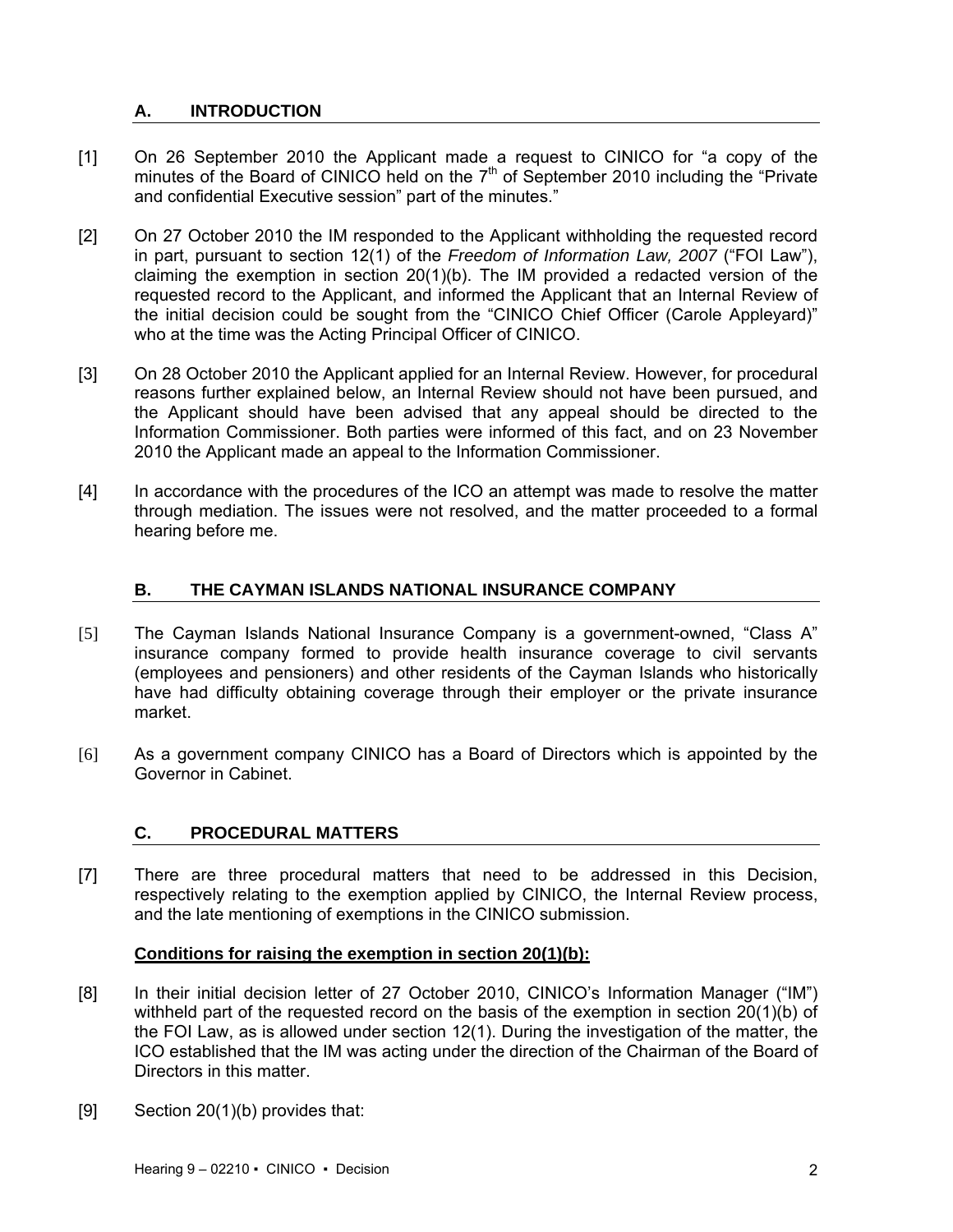*"(1) A record is exempt from disclosure if-* 

*… (b) its disclosure would, or would be likely to, inhibit the free and frank exchange of views for the purposes of deliberation;"* 

[10] However, use of this exemption is limited to the Minister or Chief Officer concerned, by virtue of subsection 20(2)(b), which states:

*"(2) The initial decision regarding-* 

*… (b) subsection (1) (b), (c) and (d) shall be made not by the information manager but by the Minister or chief officer concerned"* 

- [11] Therefore, the IM was not entitled to use the exemption. Instead, the IM should have asked the Minister or Chief Officer to determine whether the exemption could be applied, and obtain the Minister or Chief Officer's written decision to do so, before communicating it to the Applicant.
- [12] Once the ICO became involved, this issue was identified, and the Information Commissioner advised the Chief Officer to provide written agreement to apply the exemption, as required by subsection 20(2)(b). However, the Chief Officer did not follow up as requested, and instead, on 26 November 2010, signed a letter conveying the findings of a purported internal review to the Applicant. The ICO received a copy of this letter with the PA's initial submission in this matter.
- [13] This raises the second procedural matter that needs to be addressed in this Decision, namely whether it was correct for the request to go through the Internal Review process.

#### **The Internal Review process:**

[14] In the initial decision of 27 October 2010, the Applicant was informed of their right to request that an internal review of the initial decision be conducted by the Acting Principal Officer of CINICO. This is generally in accordance with the Law since section 34(1) states that:

 *"34. (1) An internal review shall be conducted-* 

*… (b) … by the chief officer in the relevant ministry or the principal officer of the public authority whose decision is subject to review"* 

[15] However, since it transpired that the initial decision had in fact been taken by the Board of Directors, of which the Chief Officer of the Ministry of Health is an *ex officio* member, the second part of section 34(1) comes into play, which provides that:

> *"no review shall be conducted by the same person who made the decision or a person junior in rank to him."*

[16] Since the CINICO Acting Principal Officer is junior in rank to the Chief Officer of the Ministry, it would be incorrect under the FOI Law for the former to review a decision of the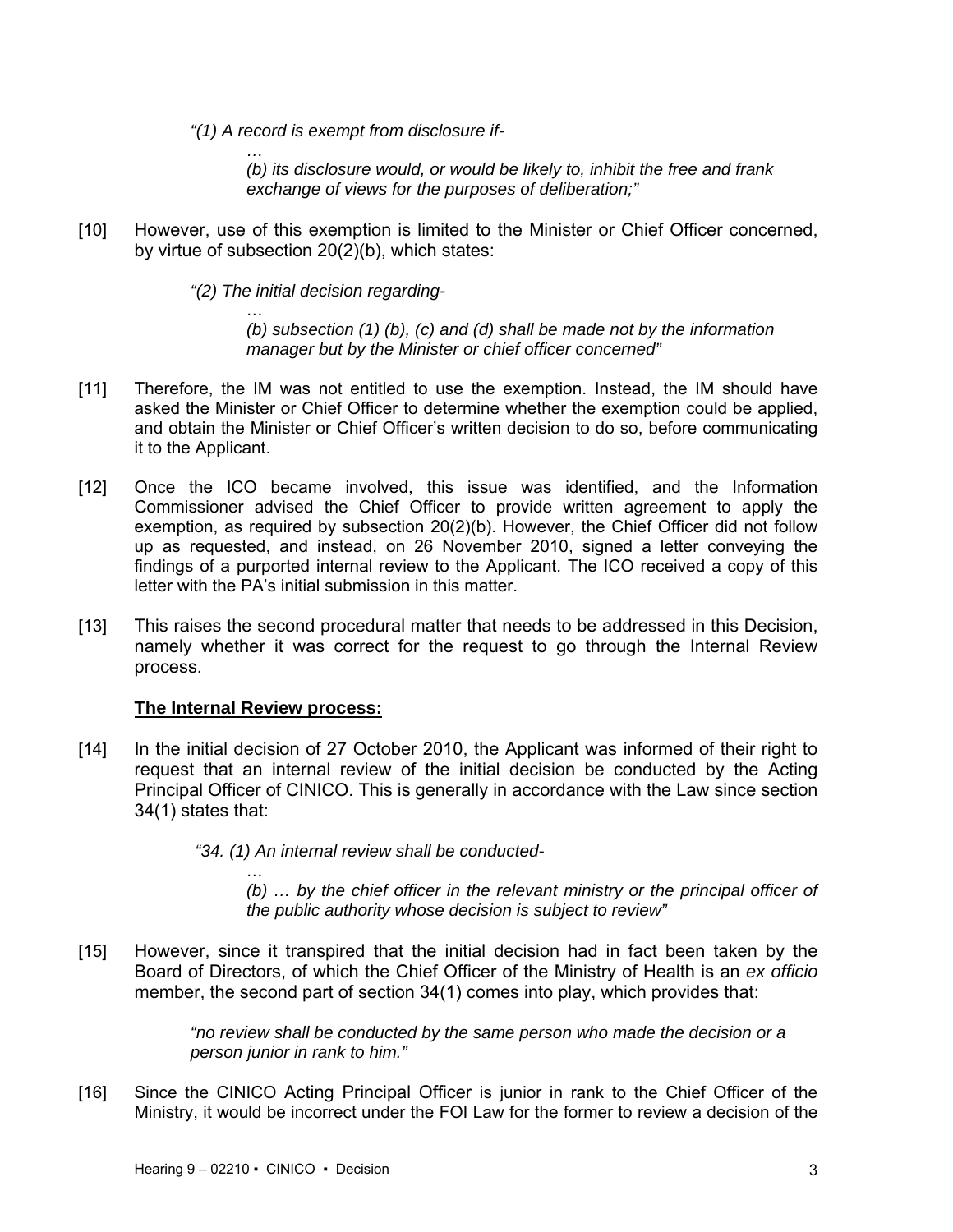latter. In order to help avoid this potentially misleading and delaying scenario in the future, it is important to note that, in any case where an IM is effectively acting on the direction of someone else, it is the higher authority, in this case the Chairman of the Board, who should sign the letter to the Applicant, not the IM.

- [17] Furthermore, as explained above, the exemption in section 20(1)(b) may only be applied by the Minister or Chief Officer concerned. Therefore, in respect of this and similar exemptions listed in section 20(2), the requirements for an internal review outlined in section 34(1) cannot be met, and the applicant must be informed that any appeal should be made directly to the Information Commissioner.
- [18] Further attention is drawn to the discussion of internal reviews in Decision 7-01010 (PSPB) in which the Information Commissioner made the following recommendation:

*"It is critical that each public authority identify and designate the person who will conduct internal reviews in accordance with section 34(1) of the Law. In the interest of fairness and expediency, wherever possible, this should not be a floating responsibility that is transferred to another person if and when the designated person has already been involved in the original decision. Instead, in these circumstances applicants should be informed of their right to appeal directly to the Information Commissioner."* 

[19] Due to the convoluted sequence of events in the present case, the ICO initially accepted the appeal on the basis that the exemption in subsection 20(1)(b) had not been applied correctly since it was claimed by the Information Manager and not by the Minister or Chief Officer as the Law prescribes. After communicating with both parties and receiving a copy of the letter of the Chief Officer on 26 November 2010, which stated her agreement with the application of the said exemption (although placing it in the context of an Internal Review), the Information Commissioner accepted the appeal on the basis that the exemption in subsection 20(1)(b) was being claimed by the PA, and was being contested by the Applicant. This is the essential question before me.

### **Additional exemptions mentioned in the Hearing Submission:**

- [20] Although the PA had ample time to claim additional exemptions, it was only after the Hearing had commenced that the IM raised two further exemptions in the CINICO submission, hypothetically stating that these "could" apply. These additional exemptions relate to personal information purportedly discussed by the Board in the minutes, as per subsections 23(1), (3) and (4), and to proceedings of Cabinet or a committee thereof, as per subsections 19(1)(a) and (b) of the Law.
- [21] Section 6(1) grants a general right to "obtain access to a record other than an exempt record". Under section 7(5) of the Law a public authority ["PA"] is obliged to state "its decision on the application" within thirty days, and where it refuses or partially refuses access it must state its reasons for doing so.
- [22] There is no provision in the FOI Law which would allow a PA to communicate a decision, or the reasons for refusing or partially refusing access, in a piecemeal manner, or in a hypothetical manner without any supporting evidence, as is the case in the PA's Submission. Neither does the Law provide that the Information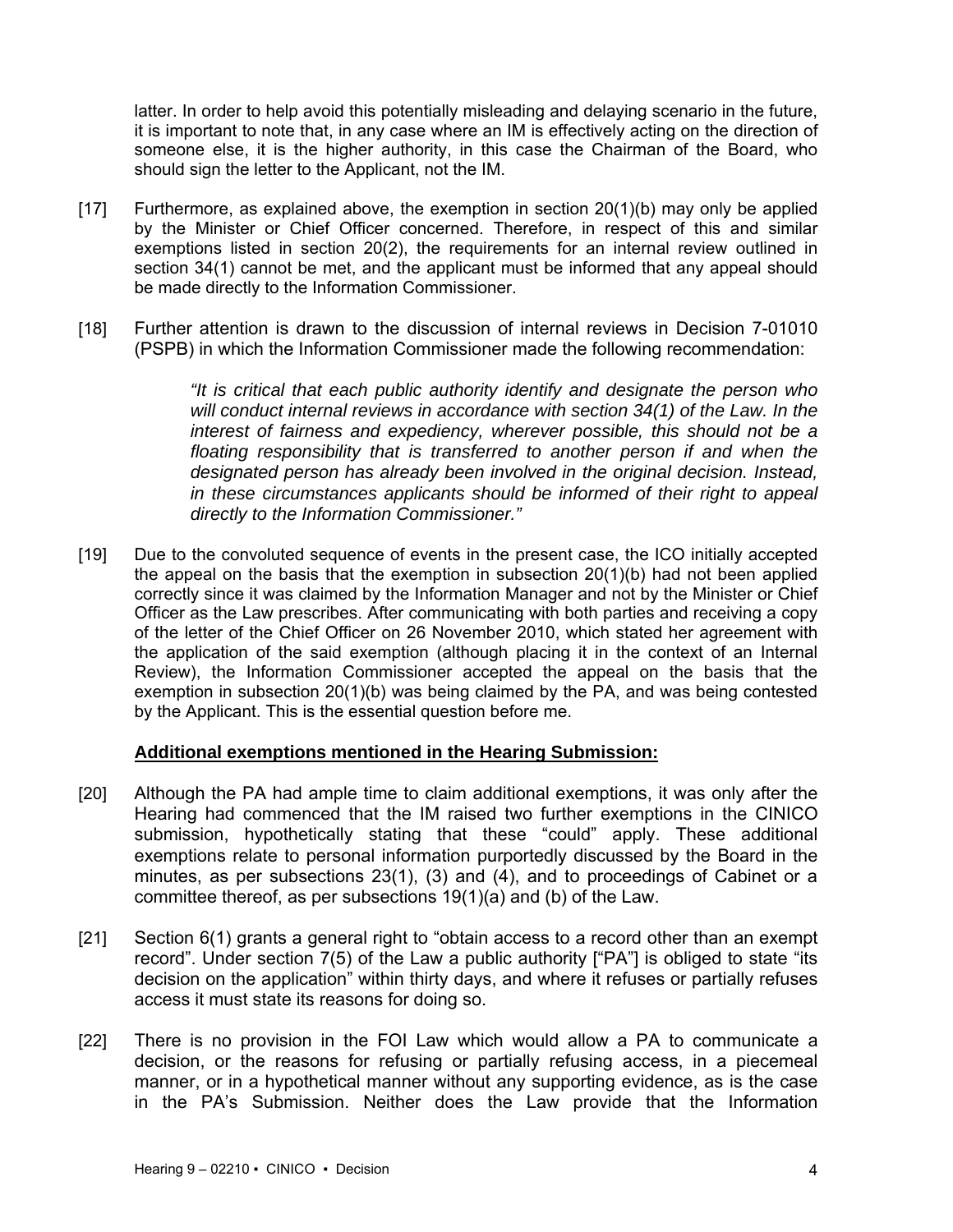Commissioner is required to consider exemptions thus raised, although it would remain within her discretion to do so, depending on the circumstances.

- [23] I do not encourage or condone the application of exemptions so late in the appeals process, since doing so would undermine the timeliness, credibility and fairness of the process, and would risk delaying the applicant's fundamental right to access as established by the FOI Law. This is consistent with the practice in the UK, where the Information Tribunal has found that: "*it was not the intention of Parliament that public authorities should be able to claim late and/or new exemptions without reasonable justification otherwise there is a risk that the complaint or appeal process could become cumbersome, uncertain and could lead public authorities to take a cavalier attitude towards their obligations… This is a public policy issue which goes to the underlying purpose of FOIA."1*
- [24] Therefore, I do not accept that it is my duty under the Law to consider the additional exemptions hypothetically raised, without supporting evidence, and in this case I will not do so.

# **D. ISSUES UNDER REVIEW IN THIS HEARING**

[25] **Section 20(1)(b)** – Is the responsive record exempt from disclosure because its disclosure would, or would be likely to, inhibit the free and frank exchange of views for the purposes of deliberation?

# **E. CONSIDERATION OF ISSUES UNDER REVIEW**

- [26] In considering if the responsive record is exempt from disclosure under Section 20(1)(b) of the FOI Law, we must examine the following:
	- **(a)** Would disclosure of the "private and confidential executive session" part the minutes of the CINICO Board meeting of 7 September 2010 inhibit, or be likely to inhibit, the free and frank exchange of views for the purposes of deliberation?
	- **(b)** If so, does the public interest nonetheless require disclosure of the minutes?

## **The position of CINICO:**

l

[27] **(a) & (b)** CINICO argues in favor of applying the exemption, stating that there is a general public interest to allow a Board to hold "open and frank discussions… when decisions are in process or finalized. The Board must

<sup>1</sup> Information Tribunal *Department for Business, Enterprise and Regulatory Reform (DBERR) v Information Commissioner and Friends of the Earth* EA/2007/0072 29 April 2007 para 42 (available at: http://www.informationtribunal.gov.uk/DBFiles/Decision/i181/DBERRvIC\_FOEfinaldecision\_web 0408.pdf)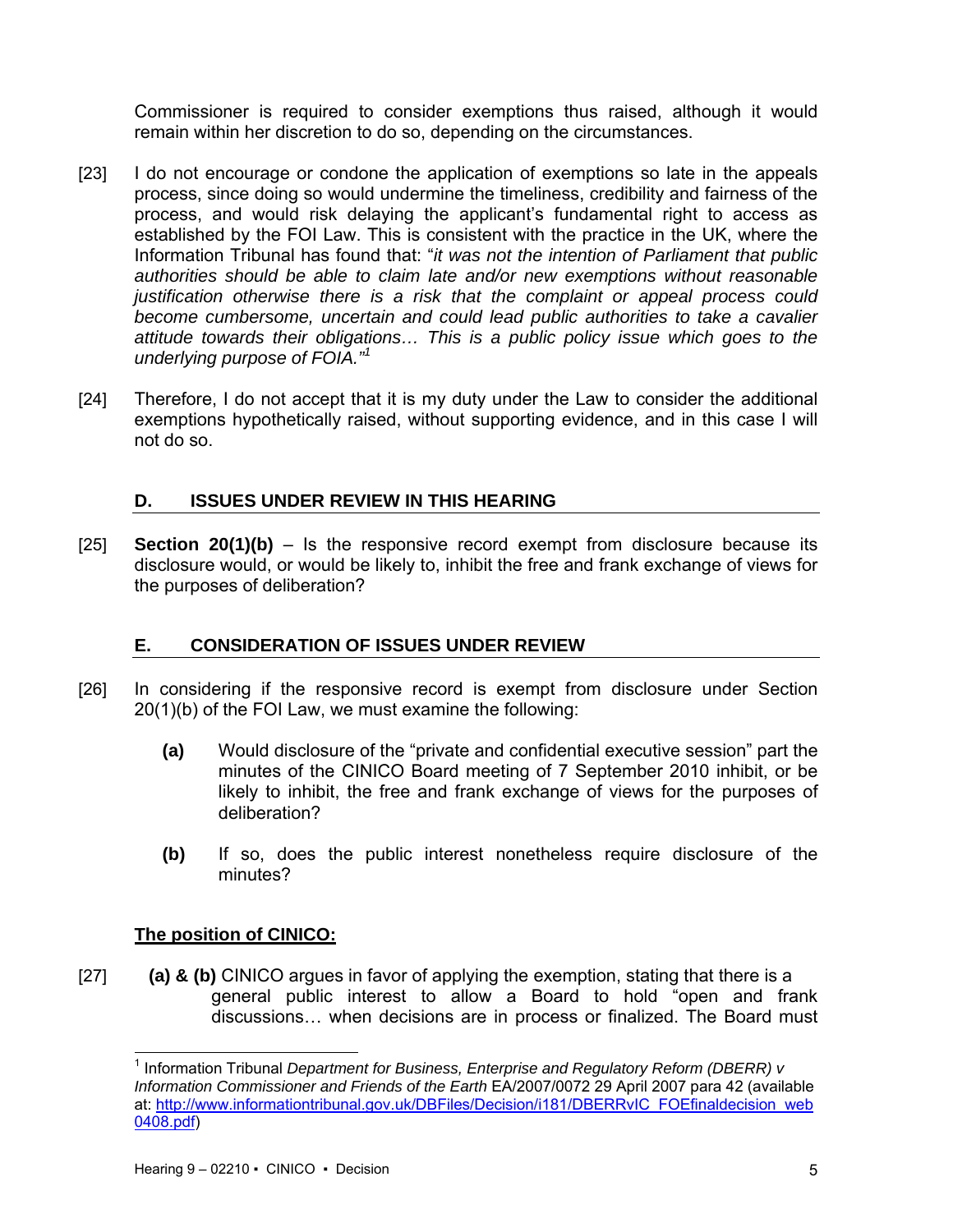have the freedom and protection to determine the best course of action for that organization without harmful interference, which could occur if certain information is made public."

- [28] According to the submission, the "topics discussed in the 'Executive Session of the Board (Private & Confidential)'", as reflected in the minutes, meet this standard and therefore deserve the protection afforded by the exemption.
- [29] The submission states that this conclusion is further bolstered by the concurrence of the Chief Officer in her letter of 26 November 2010, in which she stated that she had "considered [the] application for information and … upheld the original decision by the Information Manager". The Chief Officer concurs that "it is in the public interest that the record should not be disclosed", since "if the redacted information was released it could severely impact the ability of the CINICO Board to hold open and frank discussions."

## **The position of the Applicant:**

- [30] While it is helpful for any applicant to put forward arguments to support their position, it is important to note that as per section 43(2) of the FOI Law, in any appeal under section 42, the burden of proof shall be on the public or private body to show that it acted in accordance with its obligations under this Law.
- [31] **(a) & (b)** The Applicant states, as a matter of general principle, that all board meetings of Government companies should be "held in the interest of the public, and not 'Private and Confidential'". The Applicant questions whether the CINICO Board could actually have anything to discuss that was so important that it should override this general public interest in openness and transparency, and instead has to be recognized as "private and confidential".
- [32] The Applicant's submission also indicates the belief that the labeling of a part of a Board meeting as "private and confidential" is a new phenomenon at the CINICO Board, only recently initiated and practiced by the current Chairman and Board.

### **Discussion:**

[33]

**(a)** Section 20(1)(b) provides that:

*"20. (1) A record is exempt from disclosure if-* 

*… (b) its disclosure would, or would be likely to, inhibit the free and frank exchange of views for the purposes of deliberation;"* 

[34] The FOI Law does not define any of the key terms in this provision, which must therefore be afforded a normal meaning. Some guidance is also available from the English courts, the decisions of the UK Information Tribunal, and the published advice of the UK Information Commissioner.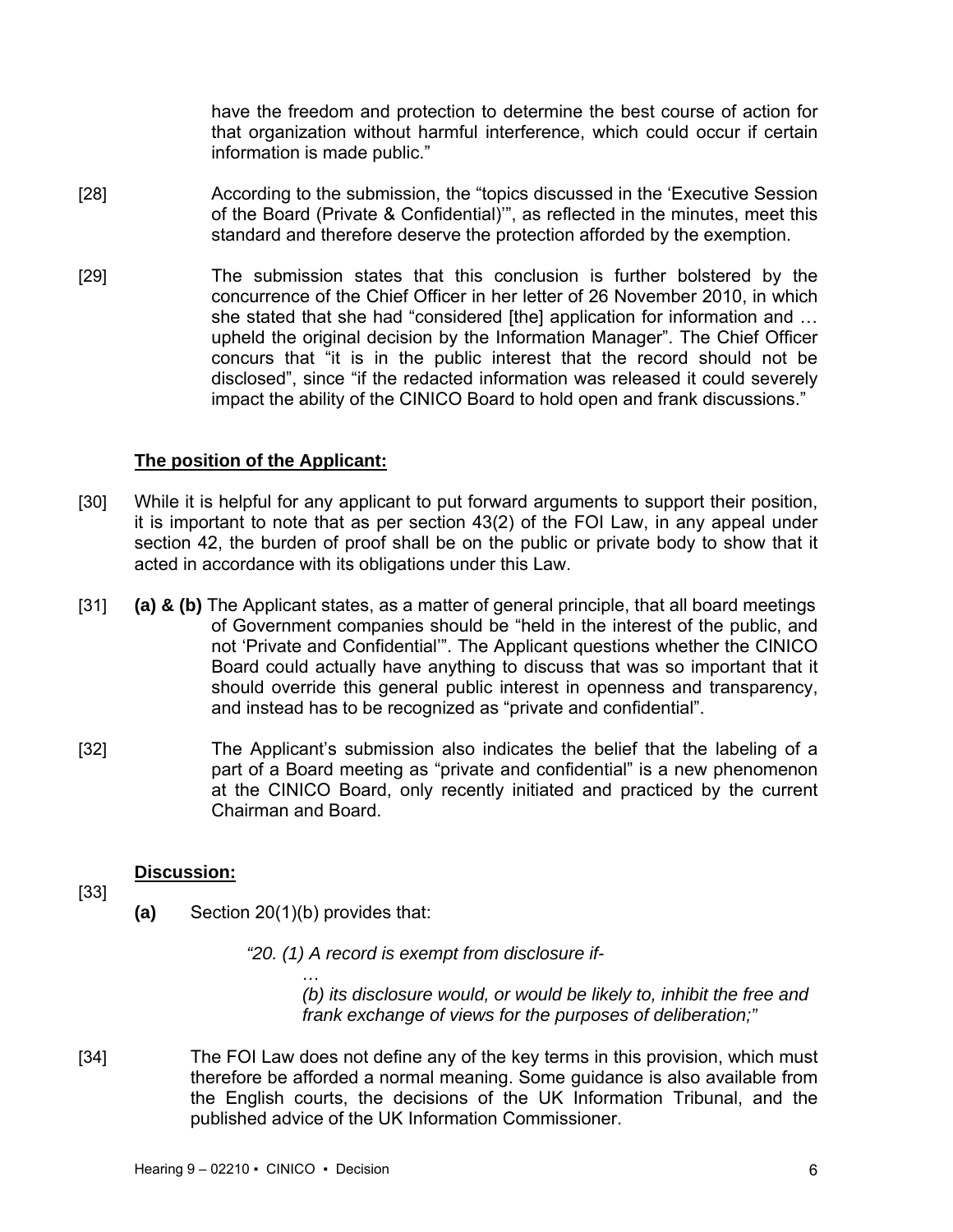- [35] **"***Would, or would be likely to"* According to the *Oxford Dictionary* "would" expresses a conditional mood, and indicates "the consequence of an imagined event or situation", as where something happens when a certain condition is fulfilled.<sup>2</sup> The UK Information Tribunal, quoting Mr. Justice Murphy's ruling on an identical phrase in the Data Protection Act in *R (on the application of Lord) v Secretary of State for the Home Office* found that the term 'would be likely to' "*does not mean more likely than not*", but it "*connotes a degree of probability where there is a very significant and weighty chance of prejudice to the identified public interests". 3* Therefore, the prejudice following from release of the responsive record must either follow as a result of the disclosure, or there must be a "very significant" chance that the prejudice would follow, but this chance need not be more likely than not.
- [36] *"Inhibit"* According to advice from the UK Information Commissioner relating to a similarly phrased exemption in the UK's FOI Act, this term means *"to restrain, decrease or suppress the freedom with which opinions or options are expressed*".4
- [37] *"Free and frank***"** According to the *Oxford Dictionary,* these terms respectively mean "*not physically restrained, obstructed, or fixed; unimpeded*", and "*open, honest, and direct in speech or writing, especially when dealing with unpalatable matters*".5
- [38] *"Deliberation***"** The UK Information Commissioner considers that this term *"tends to refer to the evaluation of the competing arguments or considerations that may have an influence on a public authority's course of action. It will include expressions of opinion and recommendations but will not include purely factual material or background information. The information must reveal the 'thinking process' or reflection that has gone into a decision."<sup>6</sup>* In its normal, day to day meaning this term indicates "*long and careful consideration or discussion*".7

[39] Taking these meanings together, the exemption in section 20(1)(b) of the FOI Law intends to protect against disclosure which would result, with a certain degree of probability, in restraining the unimpeded, open and honest exchange of views expressed for the purpose of evaluating competing arguments or

 2 http://www.oxforddictionaries.com

<sup>&</sup>lt;sup>3</sup> R (On the Application of Alan Lord) v The Secretary of State for the Home Department [2003] EWHC 2073 (Admin) paras 96-100. Information Tribunal *John Connor Press Associates Ltd v Information Commissioner* EA/2005/0005 25 January 2006 para 15 (available at: http://www.informationtribunal.gov.uk/DBFiles/Decision/i89/John%20Connor.pdf) 4

Information Commissioner's Office *Freedom of Information Act. Awareness Guidance 25. Section 36: Effective conduct of public affairs.* Version 2 11 September 2008 p.5 (available at: http://www.ico.gov.uk/~/media/documents/library/Freedom\_of\_Information/Detailed\_specialist\_guid es/EFFECTIVECONDUCTOFPUBLIC%20AFFAIRS.ashx)

http://www.oxforddictionaries.com

<sup>&</sup>lt;sup>6</sup> Information Commissioner's Office *Awareness Guidance* 25 p.5<br><sup>7</sup> http://www.oxforddistioneries.com

http://www.oxforddictionaries.com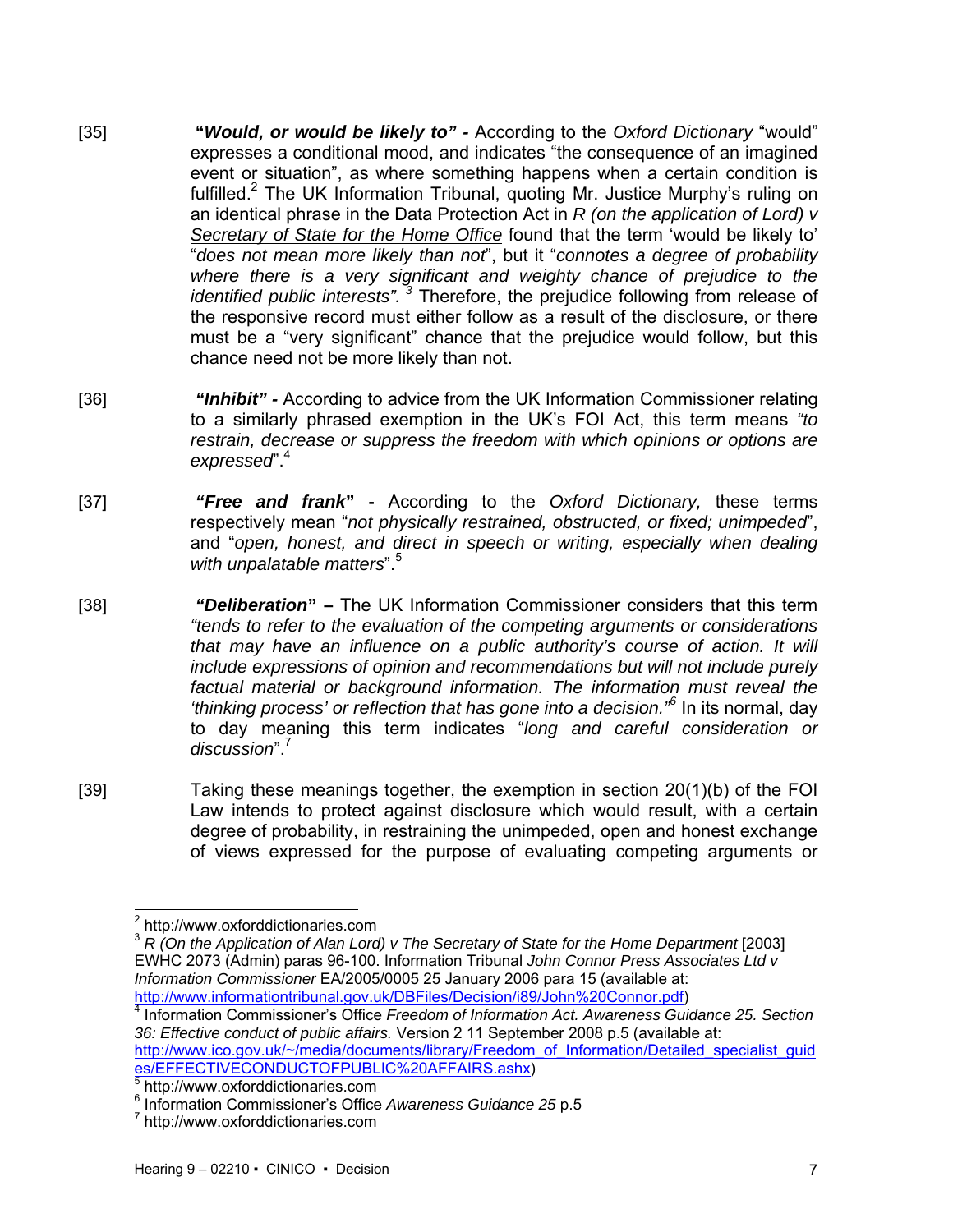considerations with a view to making a decision of an issue before a public authority.

- [40] In the record which was made available to the Applicant, the entire section entitled "Executive Session of the Board (Private and Confidential)", comprising 15 paragraphs, was redacted by the IM on the basis of the claimed exemption, as authorized under section 12(1). The redaction also covered the marginal headings which in a general way identify the four subjects that were discussed in the "Executive Session".
- [41] In order to determine whether the exemption applies to this section of the minutes, the following questions must be considered:
	- **(i)** *Does the redacted section relate to views freely and frankly expressed for the purposes of deliberation?*
- [42] Obviously, for a record to have any prospect of protection under this exemption it is a prerequisite that the record must actually document a free and frank deliberation in the first place. I can think of no circumstances where free and frank deliberation would be inhibited by the release of any other record, or partial record, than the account of an actual free and frank deliberation itself. This is not to say that other exemptions may not apply.
- [43] The UK Information Commissioner agrees with this reasoning, stating that the exemption "*is based on the premise that disclosure of free and frank discussions... would be likely to inhibit future deliberations... The Commissioner does not dispute the logic of this argument. However, in order for this argument to be reasonable the information that is being withheld has to contain free and frank comments*."<sup>8</sup>
- [44] Upon review of the responsive record, I note that the four headings in the margins of the minutes of the "Executive Session" cannot be covered by the claimed exemption, since they are not a record of a free and frank deliberation. Even where an Applicant cannot have access to the contents of minutes because they are protected by an exemption, only very rarely will the table of contents, or a listing of topics under discussion in the minutes also deserve such protection. This preserves the general public's right to know what public authorities deal with, even when the content of those dealings may themselves be protected. Given their anodyne nature, and the fact that the claimed exemption clearly does not apply to them, there is no reason why the headings in the "Executive Session" should not be released.
- [45] When reading the "Executive Session" section of the minutes itself, it is clear that the information which has been withheld from the Applicant is largely factual and neutral in nature. There is no apparent reason for the redacted information to be any more private or confidential than the un-redacted

l 8 Information Commissioner's Office *Arts Council England Decision* FS50191595 23 November 2009 para 85 (available at: http://www.ico.gov.uk/~/media/documents/decisionnotices/2009/FS 50191595.ashx)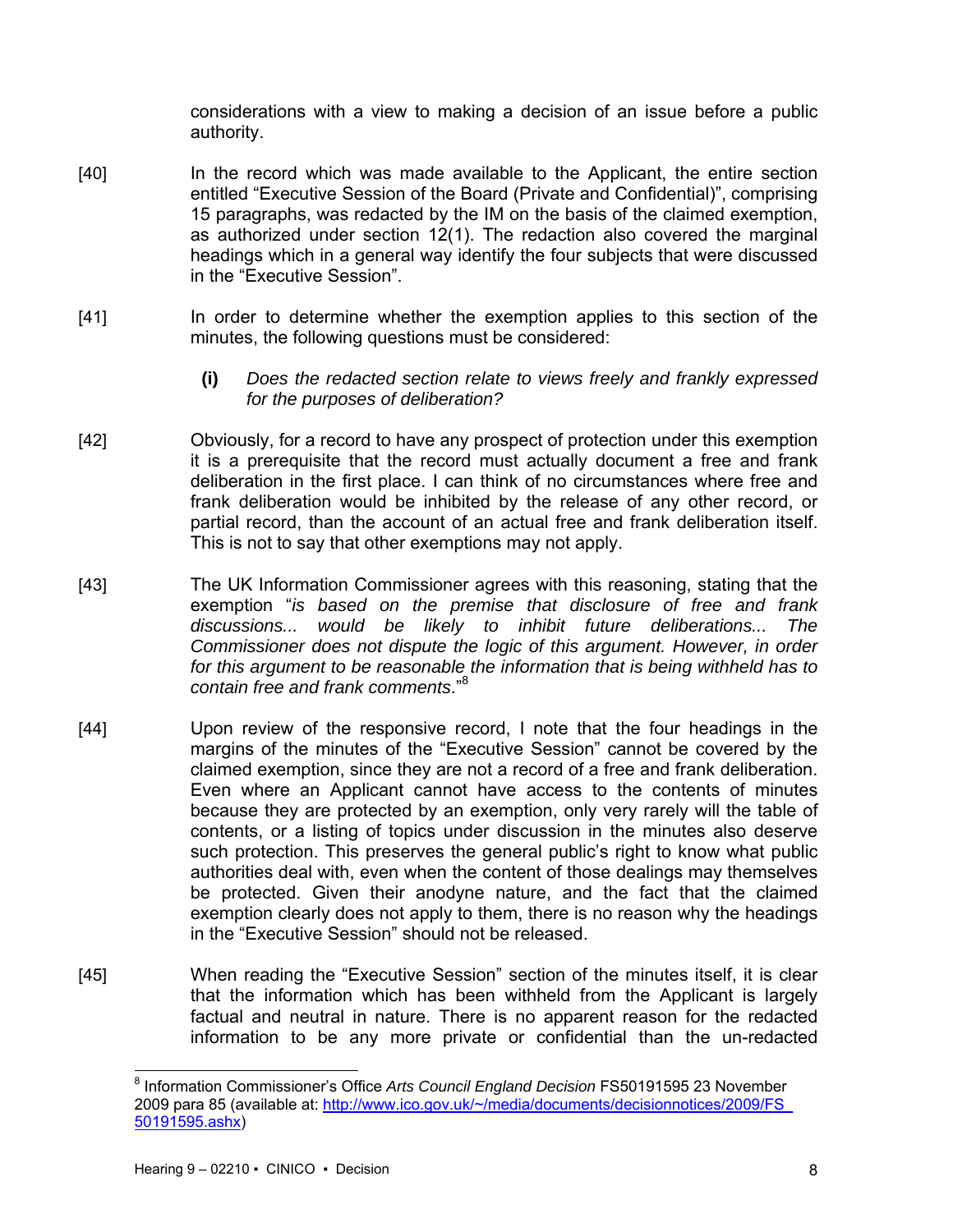information which has freely been made available to the Applicant in response to their application under the Law. Surprisingly, some of the information already released to the Applicant reflects the free and frank exchange of views by the Board members, more so than the section that was redacted. However, the exemption has been claimed only in relation to the "Executive Session", and I will focus uniquely on the latter.

- [46] Paragraphs 1 through 8, and paragraphs 10 through 15 of the "Executive Session" document certain facts, actions executed, and decisions taken, by various Board members, or by the Board as a whole. However, these paragraphs do not, taken either individually or collectively, record any differing views, competing arguments, expressions of opinion, or recommendations, as would be the case in a record of a free and frank deliberation. In my opinion, therefore, these paragraphs (1-8, and 10-15) do not document free and frank deliberations, and the exemption does not apply to them.
- [47] Paragraph 9 states that "a discussion ensued" about a certain issue, and identifies two possible alternative outcomes in general terms. The related decision – one of the two possible outcomes - was adopted unanimously, as recorded in paragraphs 13 and 14, but does not demonstrate any difference of opinion, or does not identify who cast a dissenting vote (since no one did). It is possible that in between these two points in time – the commencement of the "discussion" in paragraph 9 and the decision and vote in paragraphs 13-14 - a free and frank discussion did take place, but the minutes do not document any individual Board members' views, positions, arguments, opinions or recommendations. Therefore, the exemption does not apply to paragraphs 9- 14 either.
- [48] It is important to note that a decision itself generally does not form part of deliberations, and can therefore not be protected by the exemption in section 20(1)(b), also in light of section 27 of the FOI Law which provides that public authorities *"shall make their best efforts to ensure that decisions and the reasons for those decisions are made public",* unless an exemption applies, which it does not in the present case.
- [49] Consequently, the exemption does not apply to any part of the withheld information.
- [50] In relation to the second question,
	- **(ii)** *What is the probability that disclosure of the redacted section would restrain the unimpeded, open and honest exchange of views by the Board?*

this would apply if the exempted record constitutes a record of a free and frank deliberation, but it is irrelevant here since it has already been established, above, that the responsive record does not contain a record of free and frank deliberation.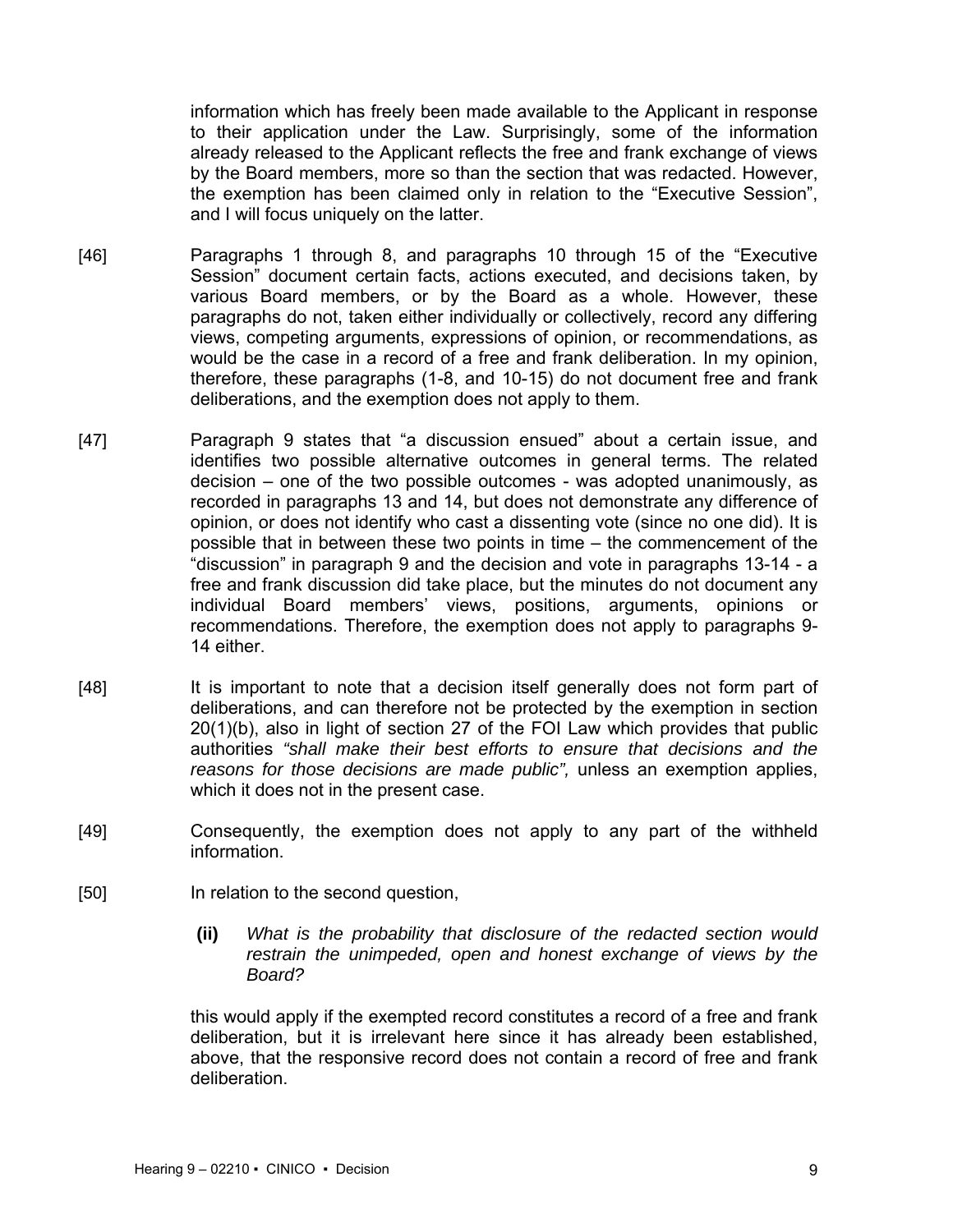- [51] It is important to note that the FOI Law clearly recognizes the legitimate need for public authorities to conduct candid and robust discussions, make hard choices, and conduct business in the secure knowledge that an exemption to disclosure is available where applicable. My conclusions in the present case should not be mistaken for a disregard for, or an attempt at diminishing, the exemption in section 20(1)(b) which continues to offer necessary and appropriate protection where public authorities legitimately require it.
- [52] Although the FOI Law provides a clear legal imperative towards openness, transparency and accountability, which are harbingers of good governance in a democratic society, the Law appropriately balances these public interests against means of protecting certain opposing interests, including the free and frank exchange of views for the purposes of deliberation, so that not everything discussed by a Board or any other public authority need under all circumstances be disclosed to the general public.
- [53] However, a public authority is not at liberty to cordon off, *a priori,* a section of its activities or records, and post a "private and confidential" label on information in the name of protecting free and frank deliberation, thus effectively placing those activities or records beyond the reach of the FOI Law.
- [54] I find that disclosure of the "Private and confidential Executive session" part of the minutes of the CINICO Board meeting of 7 September 2010 would not inhibit the free and frank exchange of view for the purposes of deliberation, and that the exemption in section 20(1)(b) does not apply to the responsive record.
- [55]
- **(b)** Having found that the disclosure of the responsive record would not inhibit the free and frank exchange of views for the purposes of deliberation, there is no need for me to conduct a public interest test, which would otherwise be mandated by section 26(1) of the FOI Law

### **F. FINDINGS AND DECISION**

Under section 43(1) of the *Freedom of Information Law, 2007*, I make the following findings and decision:

### **Findings:**

The "Private and confidential Executive session" part of the minutes of the Cayman Islands National Insurance Company (CINICO) Board meeting of 7 September 2010, is not exempt from disclosure under Section 20(1)(b) of the *Freedom of Information Law* 2007.

### **Decision:**

I overturn the decision of the Cayman Islands National Insurance Company to withhold the responsive record under section 20(1)(b) of the *Freedom of Information Law* 2007, and require CINICO to provide the Applicant with a copy of the "Private and